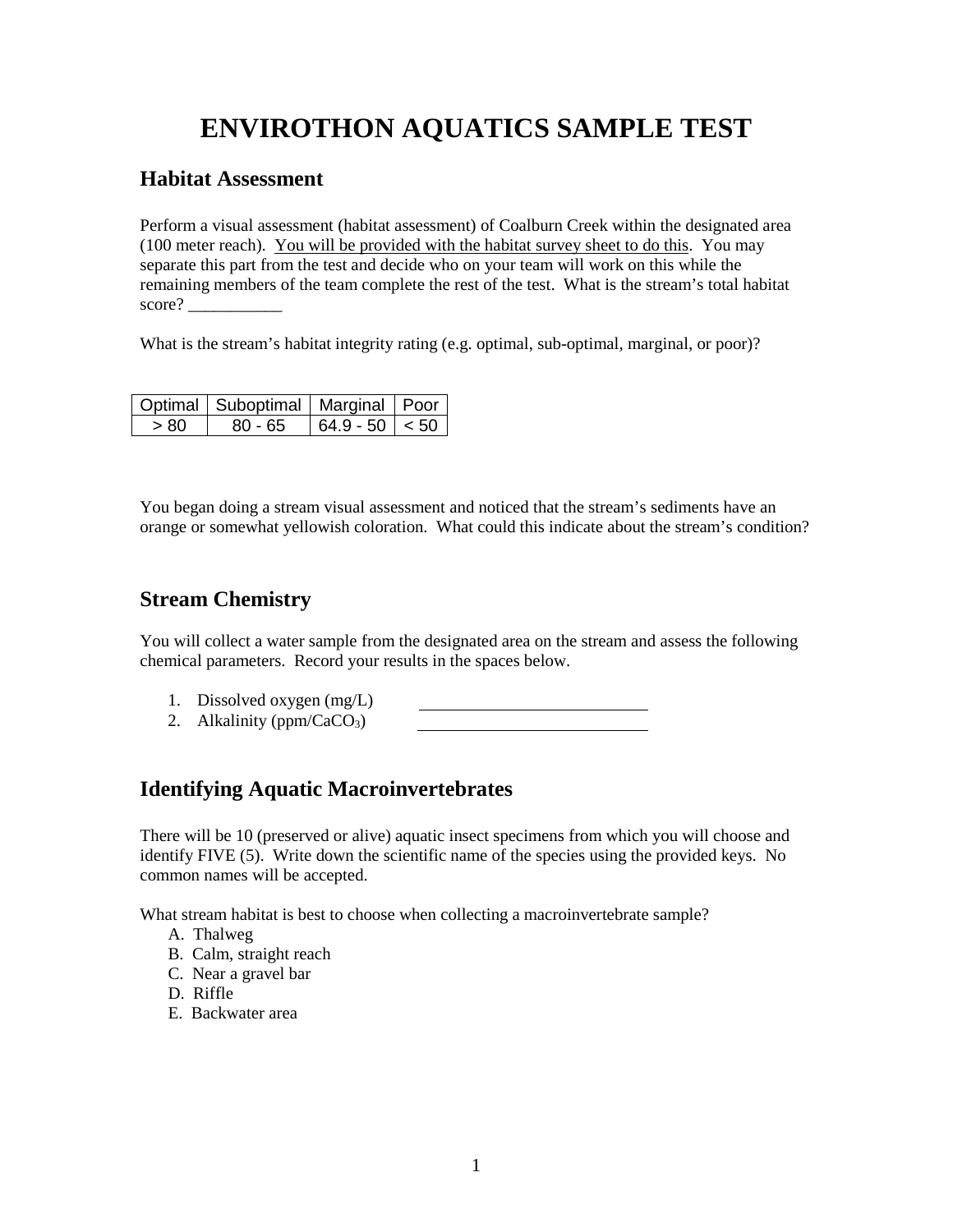You have collected a benthic macroinvertebrate sample from the lower portion of Which Creek and sorted a sub-sample of 100 organisms. The results are as follows:

- 1 Pternarcydae stonefly
- 16 Heptagenidae mayflies<br>37 Hydropsychidae caddis
- Hydropsychidae caddisflies
- 1 Corydalidae fishfly
- 45 Chiromomidae midge larvae

What is the probable cause of this type of population distribution? (Hint: keep in mind how most of the above organisms feed.

# **Water Cycle and Water Properties**

Label the missing parts of the hydrologic cycle. Fill in the boxes.



Courtesy Erich Roeckner, Max Planck Institute for Meteorology

Water has both physical and chemical characteristics. Match the characteristics with their proper term.

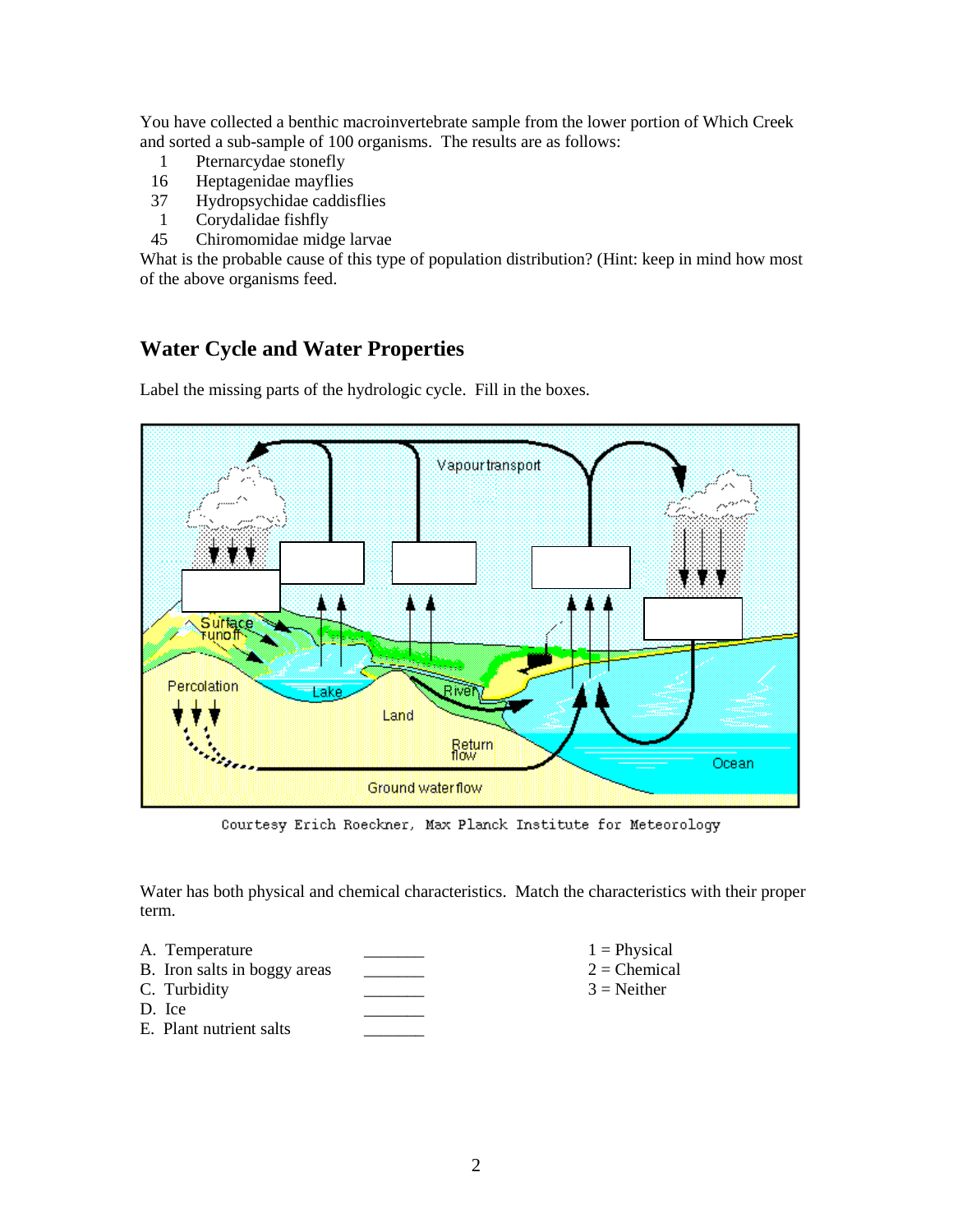# **Delineate a Watershed**

Using the topographic map delineate the watershed boundary of Gandy Run , then determine the stream order and record it in the space below. The mouth of the watershed is indicated by the **X**.



## **Pollution and Best Management Practices**

If there was a timber harvest at your site, describe 2 best management practices you would use to prevent sediments from getting into the stream.

Define point source and non-point sources pollution and give 2 examples of each that you can find at your site. If you cannot find examples at your site, give other examples.

\_\_\_\_\_\_\_\_\_\_\_\_\_\_\_\_\_\_\_\_\_\_\_\_\_\_\_\_\_\_\_\_\_\_\_\_\_\_\_\_\_\_\_\_\_\_\_\_\_\_\_\_\_\_\_\_\_\_\_\_\_\_\_\_\_\_\_\_\_\_\_\_\_\_\_\_\_\_

\_\_\_\_\_\_\_\_\_\_\_\_\_\_\_\_\_\_\_\_\_\_\_\_\_\_\_\_\_\_\_\_\_\_\_\_\_\_\_\_\_\_\_\_\_\_\_\_\_\_\_\_\_\_\_\_\_\_\_\_\_\_\_\_\_\_\_\_\_\_\_\_\_\_\_\_\_\_

\_\_\_\_\_\_\_\_\_\_\_\_\_\_\_\_\_\_\_\_\_\_\_\_\_\_\_\_\_\_\_\_\_\_\_\_\_\_\_\_\_\_\_\_\_\_\_\_\_\_\_\_\_\_\_\_\_\_\_\_\_\_\_\_\_\_\_\_\_\_\_\_\_\_\_\_\_\_

\_\_\_\_\_\_\_\_\_\_\_\_\_\_\_\_\_\_\_\_\_\_\_\_\_\_\_\_\_\_\_\_\_\_\_\_\_\_\_\_\_\_\_\_\_\_\_\_\_\_\_\_\_\_\_\_\_\_\_\_\_\_\_\_\_\_\_\_\_\_\_\_\_\_\_\_\_\_

\_\_\_\_\_\_\_\_\_\_\_\_\_\_\_\_\_\_\_\_\_\_\_\_\_\_\_\_\_\_\_\_\_\_\_\_\_\_\_\_\_\_\_\_\_\_\_\_\_\_\_\_\_\_\_\_\_\_\_\_\_\_\_\_\_\_

Point Source Pollution

Examples: \_\_\_\_\_\_\_\_\_\_\_\_\_\_\_\_\_\_\_\_\_\_\_\_\_\_\_\_\_\_\_\_\_\_\_\_\_\_\_\_\_\_\_\_\_\_\_\_\_\_\_\_\_\_\_\_\_\_\_\_\_\_\_\_\_\_

Non-Point Source Pollution

Examples: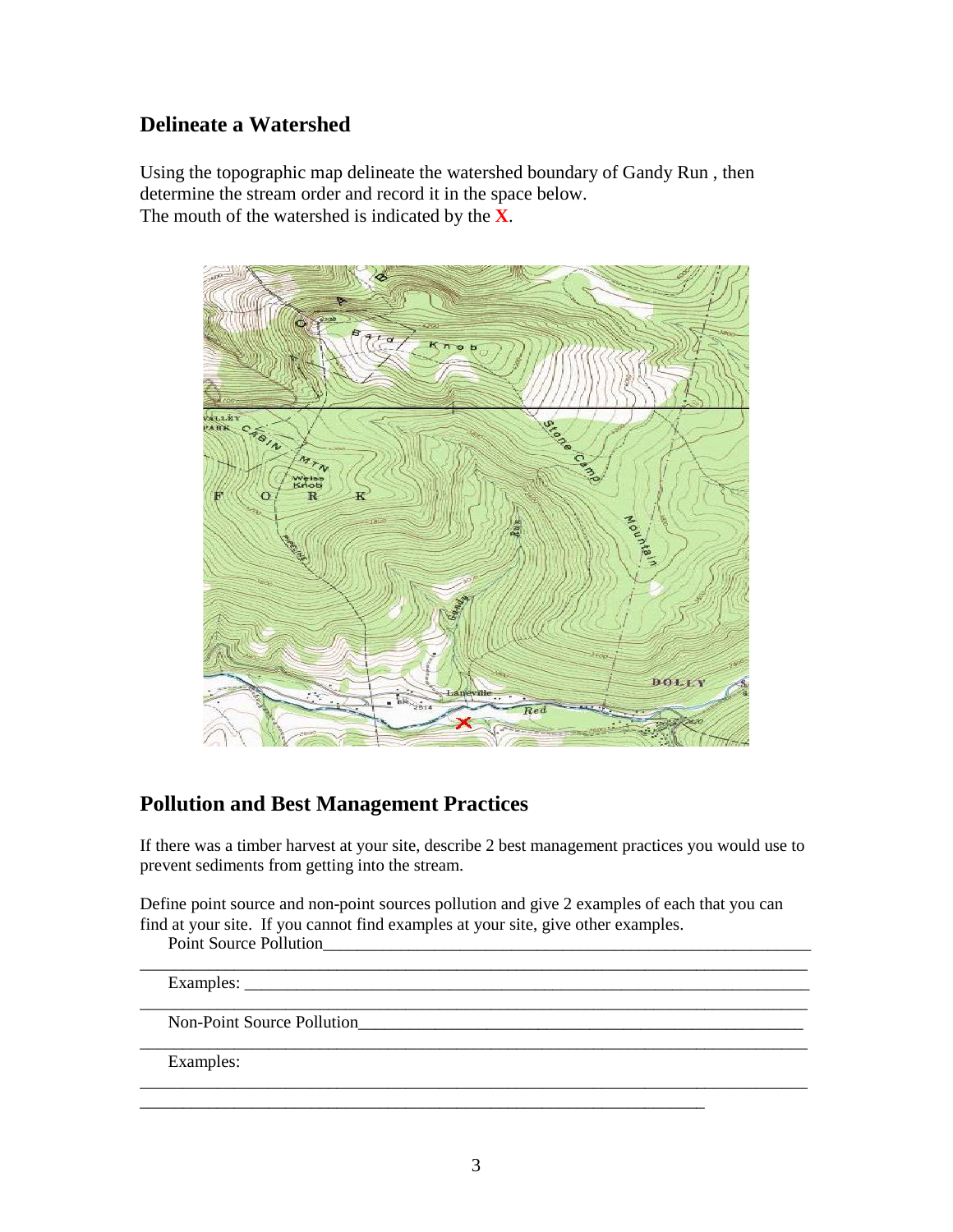## **Pond/Lake Ecology**

The phenomenon where the lower layer of the lake mixes with the upper layer of water in a relatively short period of time is called \_\_\_\_\_\_\_\_\_\_\_\_.

In lakes and ponds, water forms layers. The sun warms the top layer, called the \_\_\_\_\_\_\_\_\_\_\_\_\_\_\_\_\_\_\_\_\_\_\_\_\_. The bottom heavy layer, called the \_\_\_\_\_\_\_\_\_\_\_\_\_\_\_\_\_\_\_\_\_\_\_\_\_, sometimes has very little oxygen. There can also be a middle layer, called the \_\_\_\_\_\_\_\_\_\_\_\_\_\_\_\_\_\_\_\_\_\_, which can be narrow and contains a thermocline.

Describe one reason why understanding the water layers is important to fish.

# **Riparian Buffers**

Riparian forest buffers function as a filter, a transformer, a sink, and a source. Pick 2 of these 4 functions and explain what they mean.

If the stream were being polluted by animal waste, what would you do to control it? Give 2 examples.

## **Wetlands – Value and Function**

Wetlands vary widely, yet they generally include three distinguishing features. Briefly describe each of these features.

Wetlands contribute to the vitality and safety of both urban and rural environments. Describe three of these contributions.

#### **Invasive Species and Aquatic Nuisance Species**

According to the United States Geological Survey, the Rusty Crayfish is native to streams in Ohio, Kentucky, and Tennessee. The Rusty Crayfish has been introduced to southern West Virginia, and thrives in nutrient-rich streams. Is the Rusty Crawfish an invasive species, and why or why not? Circle the correct answer(s).

- A. Invasive Species Destroys aquatic plant beds, forces native species from daytime hiding places, and assumes a claws-up defensive posture, which reduces predation.
- B. Noninvasive Species Provides a more stable aquatic environment by slow reproduction and decreasing water turbidity.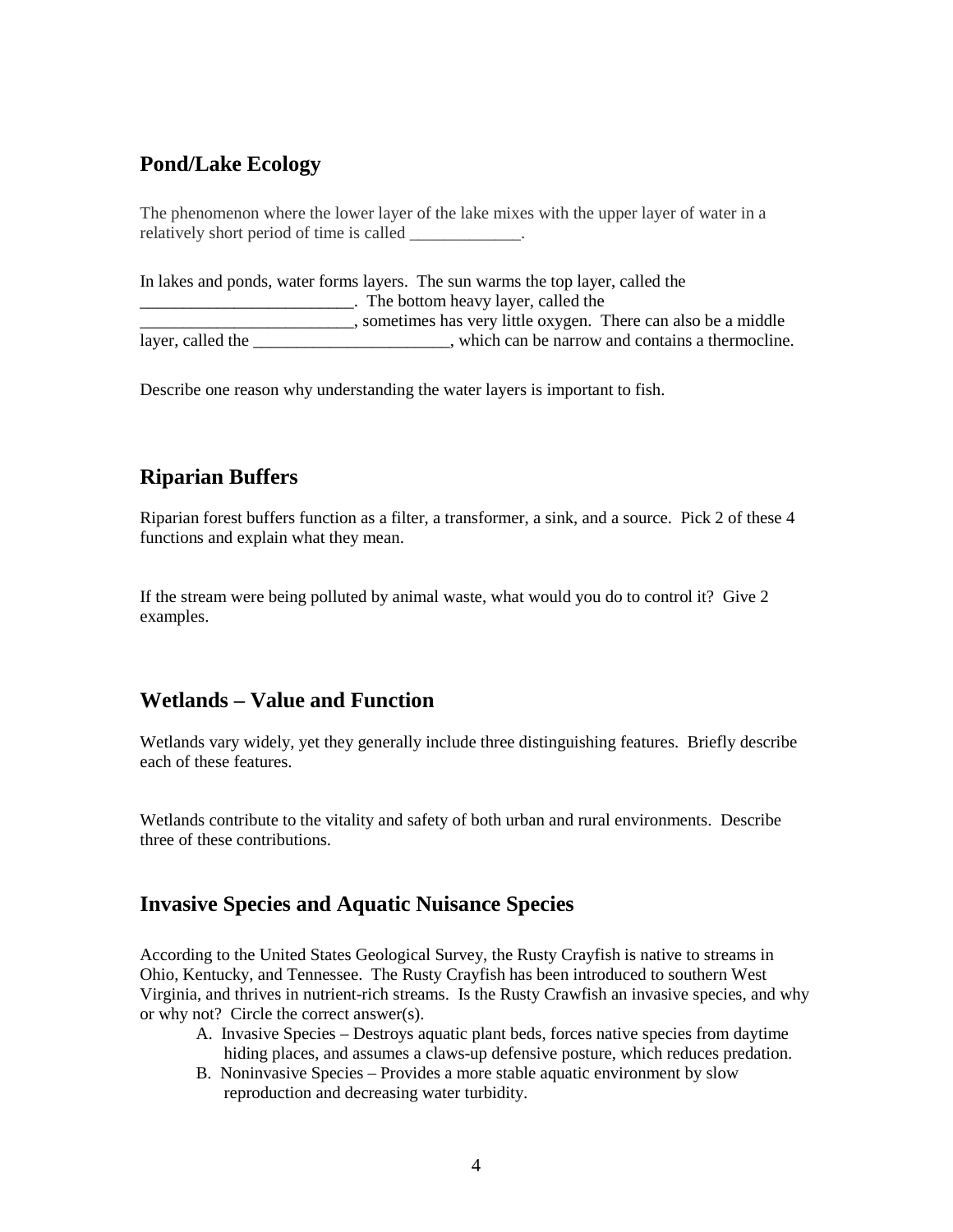- C. Invasive Species Removes nitrates from streams, preys on other crayfish, and lays over 1000 eggs per year, forcing other crayfish species into extinction.
- D. Noninvasive Species Introduced into streams, lakes, and ponds for sports fishermen. Widely considered the premiere bait and are still considered a rare find if located in the wild.

Recent field and laboratory studies report that two major factors determine the growth and reproductive success of zebra mussels. What are these factors? Circle the answer.

- A. Calcium and alkalinity
- B. pH and acidity
- C. Temperature and acidity
- D. Turbidity and alkalinity

Controlling the movement of contaminated boats appears to be the only significant means of preventing, or at least slowing the spread of zebra mussels from infested waters. What is the most effective and least environmentally damaging method of removing or cleaning zebra mussels from a boat? Circle the correct answer(s).

- A. Chemically treat the hulls of boats with a mild acid solution.
- B. Drain the boat thoroughly and let it dry for several days.
- C. Coat the hulls of boats with a concentrated molluscicide.
- D. Wire hulls of boats to produce an electronic field around the boat to repel zebra mussels.

The red-eared slider is not native to West Virginia, but has been recorded in the state by the United State Geological Survey.

- A. What type of reptile is the red-eared slider?
- B. How did the red-eared slider get introduced?
- C. What are the documented negative impacts of red-eared sliders outside their native range?

\_\_\_\_\_\_\_\_\_\_\_\_\_\_\_\_\_\_\_\_\_\_\_\_\_\_\_\_\_\_\_\_\_\_\_\_\_\_\_\_\_\_\_\_\_\_\_\_\_\_\_\_\_\_\_\_\_\_\_\_\_\_\_\_\_\_

Eurasian Watermilfoil originates from Europe and Asia and was introduced to North America years ago and is now found over much of the United States. Milfoil reproduces extremely rapidly and can infest an entire lake within two years. Which of the following negative impacts of this aquatic plant are correct? Circle the correct answer(s).

- A. Stagnant mats of milfoil can create good habitat for mosquitoes.
- B. Milfoil mats can rob oxygen from the water.
- C. Milfoil mats can absorb all the water out of a lake.
- D. Milfoil starts spring growth sooner than native aquatic plants and can shade out beneficial plants.
- E. Milfoil is poisonous if eaten by fish or other aquatic animals.
- F. Milfoil can cause an allergic skin reaction, similar to poison ivy, whenever it is touched.
- G. Whenever milfoil invades a new territory, typically the species diversity of aquatic plants declines.
- H. Milfoil reproduces by formation of plant fragments and reproduces rapidly.